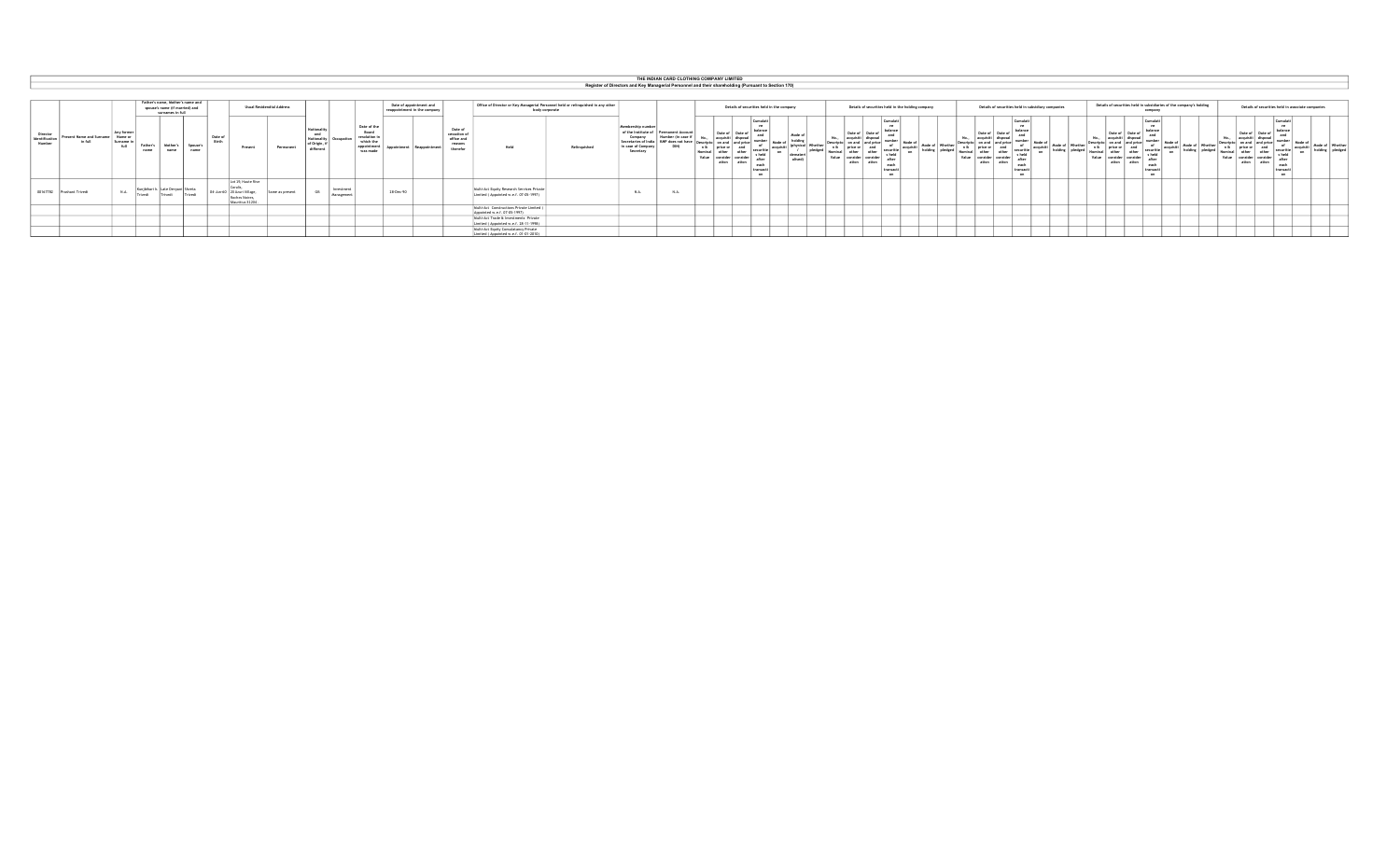|                                      |                        |                                                   |                                          |                                        |                                             |                  |                         |                                          |                           |                                                          |                 |                                                                               |                   |                                                         |                                                              |                                                                                        |                                                                                                                     |                                                                                                                | THE INDIAN CARD CLOTHING COMPANY LIMITED                               |               |                  |                                                                 |                                           |                  |               |                  |                                                                                           |                      |                |                   |                                                                             |                                                                                   |                 |                                                                                               |                                                                     |                                                                           |                 |                               |                                                                   |                                                                         |                                                   |                        |
|--------------------------------------|------------------------|---------------------------------------------------|------------------------------------------|----------------------------------------|---------------------------------------------|------------------|-------------------------|------------------------------------------|---------------------------|----------------------------------------------------------|-----------------|-------------------------------------------------------------------------------|-------------------|---------------------------------------------------------|--------------------------------------------------------------|----------------------------------------------------------------------------------------|---------------------------------------------------------------------------------------------------------------------|----------------------------------------------------------------------------------------------------------------|------------------------------------------------------------------------|---------------|------------------|-----------------------------------------------------------------|-------------------------------------------|------------------|---------------|------------------|-------------------------------------------------------------------------------------------|----------------------|----------------|-------------------|-----------------------------------------------------------------------------|-----------------------------------------------------------------------------------|-----------------|-----------------------------------------------------------------------------------------------|---------------------------------------------------------------------|---------------------------------------------------------------------------|-----------------|-------------------------------|-------------------------------------------------------------------|-------------------------------------------------------------------------|---------------------------------------------------|------------------------|
|                                      |                        |                                                   |                                          |                                        |                                             |                  |                         |                                          |                           |                                                          |                 |                                                                               |                   |                                                         |                                                              |                                                                                        |                                                                                                                     | Register of Directors and Key Managerial Personnel and their shareholding (Pursuant to Section 170)            |                                                                        |               |                  |                                                                 |                                           |                  |               |                  |                                                                                           |                      |                |                   |                                                                             |                                                                                   |                 |                                                                                               |                                                                     |                                                                           |                 |                               |                                                                   |                                                                         |                                                   |                        |
|                                      |                        |                                                   |                                          |                                        |                                             |                  |                         |                                          |                           |                                                          |                 |                                                                               |                   |                                                         |                                                              |                                                                                        |                                                                                                                     |                                                                                                                |                                                                        |               |                  |                                                                 |                                           |                  |               |                  |                                                                                           |                      |                |                   |                                                                             |                                                                                   |                 |                                                                                               |                                                                     |                                                                           |                 |                               |                                                                   |                                                                         |                                                   |                        |
|                                      |                        |                                                   |                                          | spouse's name (if married) and sumames | Father's name. Hother's name and<br>In full |                  |                         |                                          | Usual Residendial Address |                                                          |                 |                                                                               |                   | Date of appointment and<br>reappointment in the company |                                                              |                                                                                        | Office of Director or Key Hansperial Personnel held or relinquished in any other<br>body corporate                  |                                                                                                                |                                                                        |               |                  |                                                                 | Details of securities held in the company |                  |               |                  | Details of securities held in the holding company.                                        |                      |                |                   | Details of securities held in subsidiary companies                          |                                                                                   |                 |                                                                                               | Details of securities held in subsidiaries of the company's holding | company                                                                   |                 |                               |                                                                   |                                                                         | Details of securities held in associate companies |                        |
| Director<br>Identification<br>Number |                        | <b>Present Name and Sunname</b><br><b>In full</b> | Any former<br>Name or<br>General I<br>44 | Father's<br>name                       | Mother's<br>name                            | Spouse's<br>name | Date of<br><b>Block</b> | Present                                  | Permanent                 | <b>Nationality</b><br>and<br>Nationality<br>of Origin, i |                 | Date of the<br>Board<br>resolution to<br>which the<br>appointment<br>was made | <b>Separately</b> | Bearingtowen                                            | Date of<br>cessation of<br>office and<br>reasons<br>therefor | Held                                                                                   | Relinquished                                                                                                        | Membership<br>number of the<br>Institute of<br>Company<br>Secretaries of In<br>In case of Company<br>Secretary | <b>Decreased Account</b><br>Number (in case<br>KMP down not his<br>DIN | on 8<br>Value | Data of<br>ation | Cumulat<br>Data of<br>ation.<br><b>AM</b><br>transari<br>$\sim$ |                                           | Meyta<br>diserti | on b<br>Value | price o<br>ation | Cumulat<br>Date of<br>price<br>securitie<br>cebar.<br>each<br>ation.<br>transacti<br>con. | Mode of<br>acquisiti | Hode of Whethe | Jescript<br>Value | Date of<br>orice<br>on & price or<br>and.<br><b>Atha</b><br>ation<br>ation. | Curriclet<br>Mode of<br>ecounts<br>securitie<br>aach.<br>PERSON<br><b>COLLECT</b> | Mode of Whether | Data of<br>No.<br>Descript<br>price or<br>on b<br><b>APPAR</b><br>Nominal I<br>Value<br>ation | Date of<br>price<br><b>And</b><br>other<br>coralde<br>ation         | Currulat<br><b>Bancrick</b><br>a hall<br>after.<br>nar!<br><b>Fransar</b> | Mode of Whether | Dearries.<br>Nominal<br>Value | Data of<br>acoutat<br>on & price or<br>other<br>consider<br>ation | Date of<br>distant<br>and<br>price<br>and<br>other<br>consider<br>ation | securitis<br>each<br>transact<br>$-90$            | <b>Mode of Whather</b> |
|                                      | 00030481 Mehul Trivedt |                                                   | N.A.                                     | Kungkihari<br>K. Trivedi               | Late Deviant<br>Trived                      | Montle<br>Trived | 06-34-6                 | Elangeni, G<br>Koreagon Park<br>$-41100$ | Same as permanent         |                                                          | <b>Business</b> |                                                                               | 01-Oct-11         |                                                         |                                                              | ICC International Agencies Limited (<br>Appointed w.e.f. 31-01-1996)                   | Multi-Act Equity Research Service Private<br>Limited (Appointed w.e.f. 07-05-1997 b)<br>Restaned w.e.f. 29-04-2015) | N.A.                                                                                                           | N.A.                                                                   |               |                  |                                                                 |                                           |                  |               |                  |                                                                                           |                      |                |                   |                                                                             |                                                                                   |                 |                                                                                               |                                                                     |                                                                           |                 |                               |                                                                   |                                                                         |                                                   |                        |
|                                      |                        |                                                   |                                          |                                        |                                             |                  |                         |                                          |                           |                                                          |                 |                                                                               |                   |                                                         |                                                              | Acre Strret (India) Private Limited (<br>Appointed w.e.f., 26-04-1991)                 |                                                                                                                     |                                                                                                                |                                                                        |               |                  |                                                                 |                                           |                  |               |                  |                                                                                           |                      |                |                   |                                                                             |                                                                                   |                 |                                                                                               |                                                                     |                                                                           |                 |                               |                                                                   |                                                                         |                                                   |                        |
|                                      |                        |                                                   |                                          |                                        |                                             |                  |                         |                                          |                           |                                                          |                 |                                                                               |                   |                                                         |                                                              | Multi-Act Trade & Investments Private<br>Limited (Apppointed w.e.f. 28-11-             |                                                                                                                     |                                                                                                                |                                                                        |               |                  |                                                                 |                                           |                  |               |                  |                                                                                           |                      |                |                   |                                                                             |                                                                                   |                 |                                                                                               |                                                                     |                                                                           |                 |                               |                                                                   |                                                                         |                                                   |                        |
|                                      |                        |                                                   |                                          |                                        |                                             |                  |                         |                                          |                           |                                                          |                 |                                                                               |                   |                                                         |                                                              | Shivraj Sugar And Allied Products<br>Private Limited ( Apppointed w.e.f. 15<br>a soon. |                                                                                                                     |                                                                                                                |                                                                        |               |                  |                                                                 |                                           |                  |               |                  |                                                                                           |                      |                |                   |                                                                             |                                                                                   |                 |                                                                                               |                                                                     |                                                                           |                 |                               |                                                                   |                                                                         |                                                   |                        |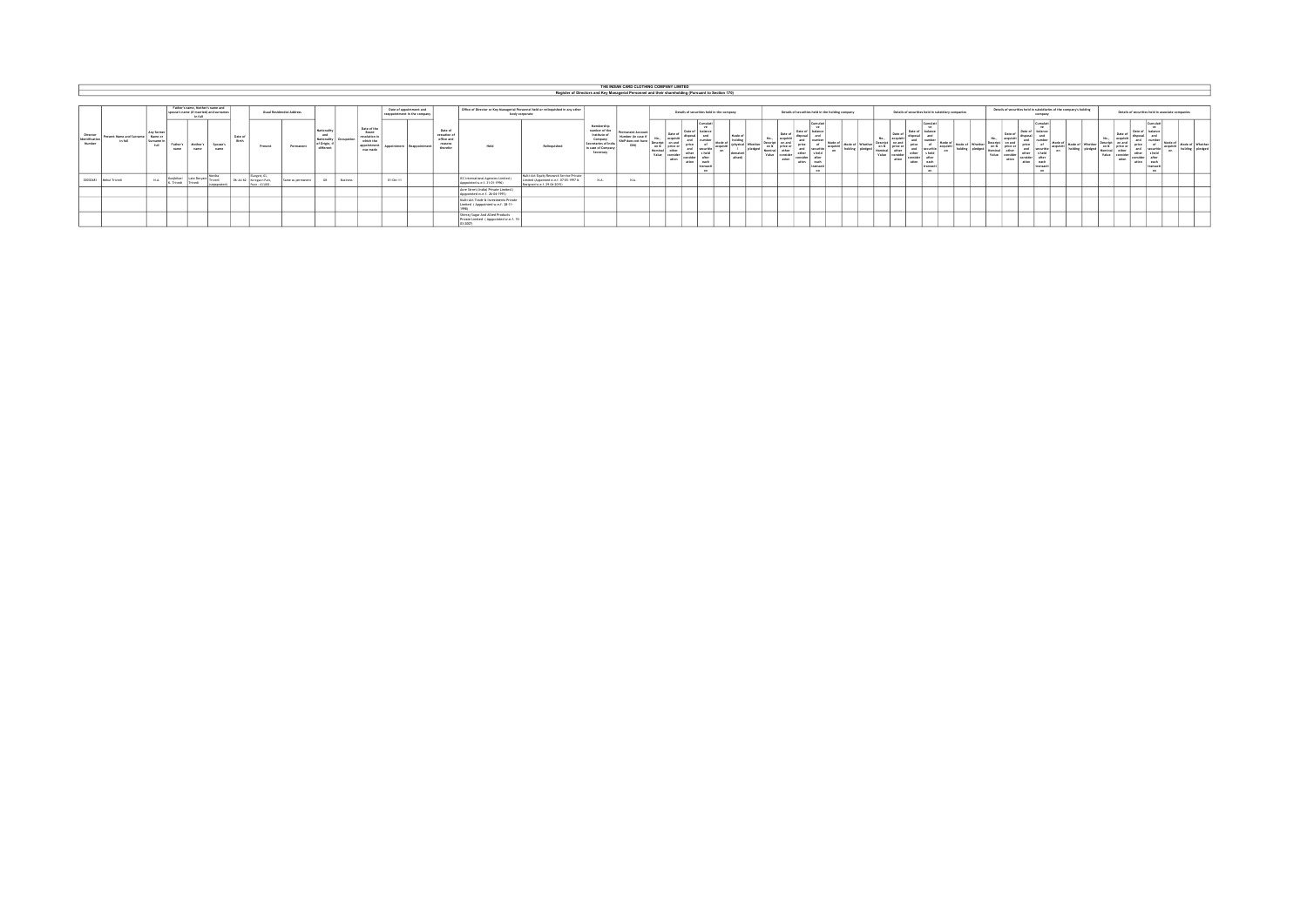|                                                  |                           |                                            |                              |                                                                                        |                        |                         |                                                                        |                           |                                                              |                |                                                                              |                               |                         |                                                              |                                                                                                    |            |                                                                                                                 |                                                                   |                          | THE INDIAN CARD CLOTHING COMPANY LIMITED |                                |                                                                                         |                   |       |                                    |                                           |                                                   |                 |       |                                     |                                                                                                    |                      |                                  |                        |                            |                  |          |                                                                     |                                                                                             |                                                        |                                                      |  |
|--------------------------------------------------|---------------------------|--------------------------------------------|------------------------------|----------------------------------------------------------------------------------------|------------------------|-------------------------|------------------------------------------------------------------------|---------------------------|--------------------------------------------------------------|----------------|------------------------------------------------------------------------------|-------------------------------|-------------------------|--------------------------------------------------------------|----------------------------------------------------------------------------------------------------|------------|-----------------------------------------------------------------------------------------------------------------|-------------------------------------------------------------------|--------------------------|------------------------------------------|--------------------------------|-----------------------------------------------------------------------------------------|-------------------|-------|------------------------------------|-------------------------------------------|---------------------------------------------------|-----------------|-------|-------------------------------------|----------------------------------------------------------------------------------------------------|----------------------|----------------------------------|------------------------|----------------------------|------------------|----------|---------------------------------------------------------------------|---------------------------------------------------------------------------------------------|--------------------------------------------------------|------------------------------------------------------|--|
|                                                  |                           |                                            |                              |                                                                                        |                        |                         |                                                                        |                           |                                                              |                |                                                                              |                               |                         |                                                              |                                                                                                    |            | Register of Directors and Key Managerial Personnel and their shareholding (Pursuant to Section 170)             |                                                                   |                          |                                          |                                |                                                                                         |                   |       |                                    |                                           |                                                   |                 |       |                                     |                                                                                                    |                      |                                  |                        |                            |                  |          |                                                                     |                                                                                             |                                                        |                                                      |  |
|                                                  |                           |                                            |                              |                                                                                        |                        |                         |                                                                        |                           |                                                              |                |                                                                              |                               |                         |                                                              |                                                                                                    |            |                                                                                                                 |                                                                   |                          |                                          |                                |                                                                                         |                   |       |                                    |                                           |                                                   |                 |       |                                     |                                                                                                    |                      |                                  |                        |                            |                  |          |                                                                     |                                                                                             |                                                        |                                                      |  |
|                                                  |                           |                                            |                              | Father's name. Mother's name and<br>spouse's name (if married) and<br>surnames in full |                        |                         |                                                                        | Usual Residendial Address |                                                              |                |                                                                              | responsintment in the company | Date of appointment and |                                                              | Office of Director or Key Managerial Personnel held or relinquished in any other<br>body corporate |            |                                                                                                                 |                                                                   |                          |                                          |                                | Details of securities held in the company                                               |                   |       |                                    |                                           | Details of securities held in the holding company |                 |       |                                     | Details of securities held in subsidiary companies                                                 |                      |                                  |                        |                            |                  | company  | Details of securities held in subsidiaries of the company's holding |                                                                                             |                                                        | Details of securities held in associate companies    |  |
| Director<br><sup>1</sup> Mentification<br>Number | Present Name and Surname  | Any former<br>Name or<br>General I<br>Act. | Father<br>name               | Mother's<br>name                                                                       | <b>Comme's</b><br>name | Date of<br><b>Black</b> | Present                                                                | Permanent                 | Nationali<br>and<br>Nationality<br>of Origin, I<br>different |                | Date of the<br>Board<br>resolution !<br>which the<br>appointment<br>was made | modatmark                     |                         | Date of<br>cessation of<br>office and<br>reasons<br>therefor | <b>Made</b>                                                                                        | Retnauthed | Membership<br>number of the<br>Institute of<br>Company<br>Secretaries of in-<br>In case of Company<br>Secretary | Permanent Account<br>Number (in case)<br>KMP does not ha<br>DON'T | co <sup>n</sup><br>Value |                                          | Date of<br>consider.<br>atten. | <b>Septime</b><br>halancy<br>Mode c<br><b>After</b><br>each<br><b>IFAFAAC</b><br>$\sim$ | Mode o<br>allsed) | Value | Date of<br>cab I ariza or<br>ation | Data of<br>orice<br><b>Athar</b><br>ation | acquisiti<br>nart                                 | Mode of Whether | Value | Data of<br>, on & arice or<br>ation | Completi<br>l Date o<br>price<br>securitie<br>and<br>cable of<br>ation.<br>anch.<br><b>Fransar</b> | Mode of<br>acquisiti | Mode of Whether<br><b>MARINE</b> | <b>Safety</b><br>Value | Data o<br>price o<br>ation | Date of<br>ation | <b>A</b> |                                                                     | Data of<br>Descript on any<br>on & price of<br>Nominal I<br>other<br><b>Wednes</b><br>ation | Date of<br>Gancy<br>orice<br>other<br>comiden<br>ation | <b>MA</b><br>afte<br>each<br><b>CERRAC</b><br>$\sim$ |  |
| 00015254                                         | <b>Justeendra Kothary</b> | N.A.                                       | Labe<br>Margueria<br>Kothary | Late<br>Surajben<br>Kothery                                                            | <b>Seattune</b>        |                         | <b>Texas Mahal</b><br>OS-May-34   G6, Marine Drive,<br>Mumbai - 400020 | Same as present           | Indian                                                       | <b>Service</b> |                                                                              | 20-Feb-85                     | 31-34-14                |                                                              | RPG Enterprises Limited (Appointed<br>M.o.f. 30-09-1992 )                                          | N.A.       | N.A.                                                                                                            | N.A.                                                              |                          |                                          |                                |                                                                                         |                   |       |                                    |                                           |                                                   |                 |       |                                     |                                                                                                    |                      |                                  |                        |                            |                  |          |                                                                     |                                                                                             |                                                        |                                                      |  |
|                                                  |                           |                                            |                              |                                                                                        |                        |                         |                                                                        |                           |                                                              |                |                                                                              |                               |                         |                                                              | Instant Holding Limited / Appointed w.e.<br>2.01.2006                                              |            |                                                                                                                 |                                                                   |                          |                                          |                                |                                                                                         |                   |       |                                    |                                           |                                                   |                 |       |                                     |                                                                                                    |                      |                                  |                        |                            |                  |          |                                                                     |                                                                                             |                                                        |                                                      |  |
|                                                  |                           |                                            |                              |                                                                                        |                        |                         |                                                                        |                           |                                                              |                |                                                                              |                               |                         |                                                              | Harrison Halayalam Limited (Appointed<br>c.e.f. 30-05-2013                                         |            |                                                                                                                 |                                                                   |                          |                                          |                                |                                                                                         |                   |       |                                    |                                           |                                                   |                 |       |                                     |                                                                                                    |                      |                                  |                        |                            |                  |          |                                                                     |                                                                                             |                                                        |                                                      |  |

w.e.f. 30-05-2013 )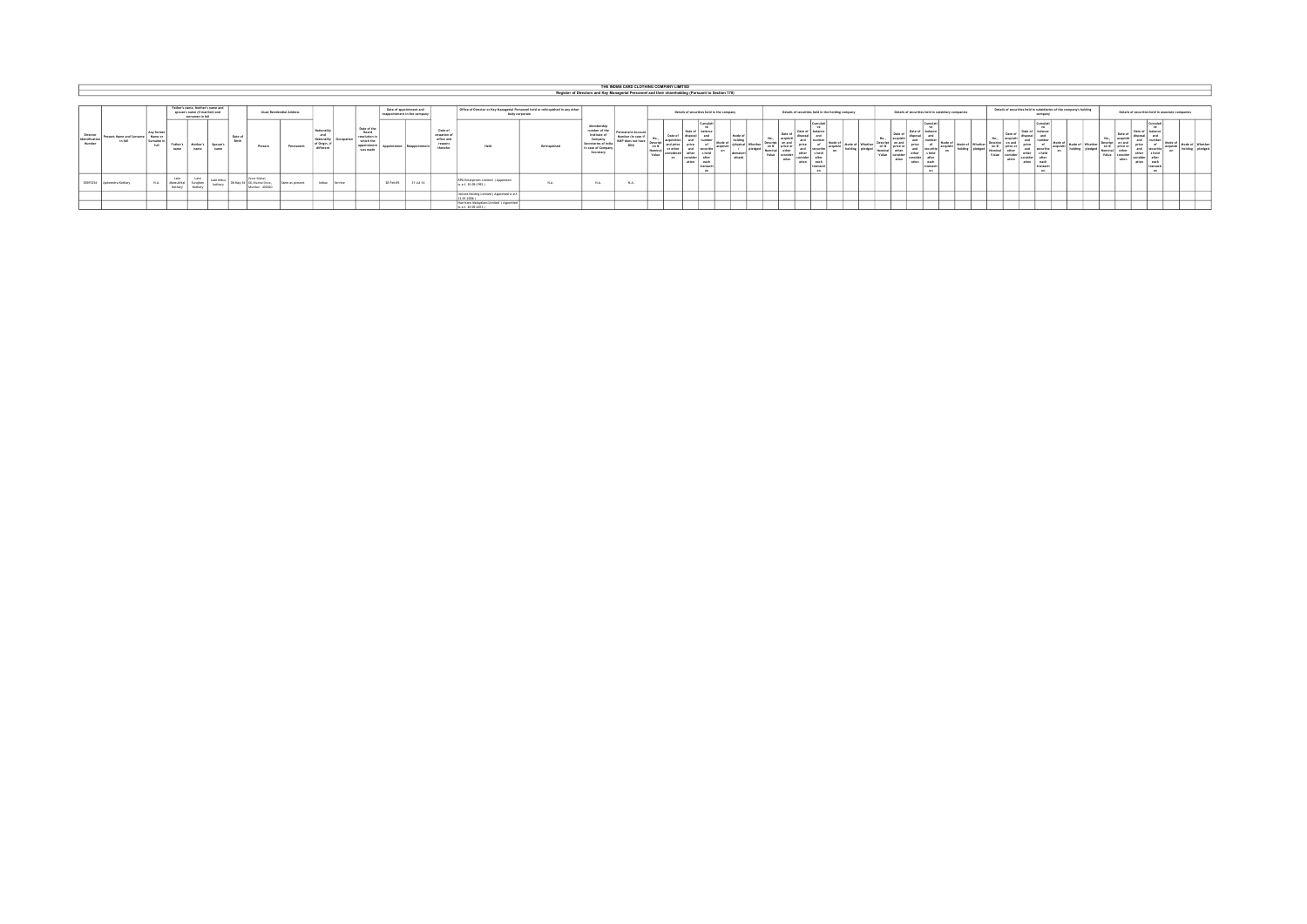|                                             |                                      |                                                       |                                            |                                                                                        |                    |                  |                                                                                  |                           |                                                                              |           |                                                                               |           |                                                         |                                                              |                                                                                                    |                                                                                                                    |                                                                                                                  | THE INDIAN CARD CLOTHING COMPANY LIMITED                            |                                                               |                                                                                                                      |                                                                                                      |                            |                                                                                                     |                                                                                                                                                                                                                        |                                                                                                                                                                                            |                                                                               |     |                                                                                                                                                                                                                                                                      |                                                                                  |                                                                                                                                       |                    |                           |                                                                                          |                                                                                                                                    |                                                                                           |                                  |                 |                                                                           |                               |                                                                                                                                                                                                                     |                             |                                    |
|---------------------------------------------|--------------------------------------|-------------------------------------------------------|--------------------------------------------|----------------------------------------------------------------------------------------|--------------------|------------------|----------------------------------------------------------------------------------|---------------------------|------------------------------------------------------------------------------|-----------|-------------------------------------------------------------------------------|-----------|---------------------------------------------------------|--------------------------------------------------------------|----------------------------------------------------------------------------------------------------|--------------------------------------------------------------------------------------------------------------------|------------------------------------------------------------------------------------------------------------------|---------------------------------------------------------------------|---------------------------------------------------------------|----------------------------------------------------------------------------------------------------------------------|------------------------------------------------------------------------------------------------------|----------------------------|-----------------------------------------------------------------------------------------------------|------------------------------------------------------------------------------------------------------------------------------------------------------------------------------------------------------------------------|--------------------------------------------------------------------------------------------------------------------------------------------------------------------------------------------|-------------------------------------------------------------------------------|-----|----------------------------------------------------------------------------------------------------------------------------------------------------------------------------------------------------------------------------------------------------------------------|----------------------------------------------------------------------------------|---------------------------------------------------------------------------------------------------------------------------------------|--------------------|---------------------------|------------------------------------------------------------------------------------------|------------------------------------------------------------------------------------------------------------------------------------|-------------------------------------------------------------------------------------------|----------------------------------|-----------------|---------------------------------------------------------------------------|-------------------------------|---------------------------------------------------------------------------------------------------------------------------------------------------------------------------------------------------------------------|-----------------------------|------------------------------------|
|                                             |                                      |                                                       |                                            |                                                                                        |                    |                  |                                                                                  |                           |                                                                              |           |                                                                               |           |                                                         |                                                              |                                                                                                    |                                                                                                                    | Register of Directors and Key Managerial Personnel and their shareholding (Pursuant to Section 170)              |                                                                     |                                                               |                                                                                                                      |                                                                                                      |                            |                                                                                                     |                                                                                                                                                                                                                        |                                                                                                                                                                                            |                                                                               |     |                                                                                                                                                                                                                                                                      |                                                                                  |                                                                                                                                       |                    |                           |                                                                                          |                                                                                                                                    |                                                                                           |                                  |                 |                                                                           |                               |                                                                                                                                                                                                                     |                             |                                    |
|                                             |                                      |                                                       |                                            |                                                                                        |                    |                  |                                                                                  |                           |                                                                              |           |                                                                               |           |                                                         |                                                              |                                                                                                    |                                                                                                                    |                                                                                                                  |                                                                     |                                                               |                                                                                                                      |                                                                                                      |                            |                                                                                                     |                                                                                                                                                                                                                        |                                                                                                                                                                                            |                                                                               |     |                                                                                                                                                                                                                                                                      |                                                                                  |                                                                                                                                       |                    |                           |                                                                                          |                                                                                                                                    |                                                                                           |                                  |                 |                                                                           |                               |                                                                                                                                                                                                                     |                             |                                    |
|                                             |                                      |                                                       |                                            | Father's name. Mother's name and<br>spouse's name (if married) and<br>surnames to full |                    |                  |                                                                                  | Usual Residendial Address |                                                                              |           |                                                                               |           | Date of appointment and<br>reappointment in the company |                                                              | Office of Director or Key Managerial Personnel held or relinquished in any other<br>body corporate |                                                                                                                    |                                                                                                                  |                                                                     |                                                               |                                                                                                                      | Details of securities held in the company                                                            |                            |                                                                                                     |                                                                                                                                                                                                                        |                                                                                                                                                                                            | Details of securities held in the holding company                             |     |                                                                                                                                                                                                                                                                      |                                                                                  | Details of securities held in subsidiary companies                                                                                    |                    |                           |                                                                                          |                                                                                                                                    | Details of securities held in subsidiaries of the company's holding<br>company            |                                  |                 |                                                                           |                               | Details of securities held in associate companies                                                                                                                                                                   |                             |                                    |
| Director<br><b>Identification</b><br>Number | Present Name and Surname<br>to full. | Any former<br>Name or<br>Surname In<br><b>Address</b> | Father's<br>name                           | Mother's<br>name                                                                       | Spouse's<br>name   | Date of<br>Birth | Present                                                                          | Permanent                 | <b>Nationality</b><br>and<br><b>Nationality</b><br>of Origin, I<br>different | ccupation | Date of the<br>Board<br>resolution in<br>which the<br>appointment<br>was made |           | <b><i><u>Baannointena</u></i></b>                       | Date of<br>cessation of<br>office and<br>reasons<br>therefor | Held                                                                                               | Retinguished                                                                                                       | Membership<br>number of the<br>Institute of<br>Company<br>Secretaries of Indi<br>In case of Cornoam<br>Secretary | rmanent Account<br>Number (in case of<br>KNP does not have<br>DON'T | Mrs.<br>Descript  <br>on &<br>Nominal other<br>Value consider | Date of<br>discossi<br>acquisiti<br>and<br>on and<br>price<br>and<br>orice or<br>other<br>consider<br>ation<br>ation | Date of Cumulative<br>balance<br>and<br>number of<br>securities<br>held after<br>each<br>transaction | Mode of<br>acquisiti<br>on | Mode of<br>holding<br><b>Introduce!</b> Whether<br>pledged<br>$\overline{1}$<br>dematers<br>alterdi | Date of<br>No.,<br>acquisiti<br>Descript<br>on and<br>$\begin{array}{ c c } \hline \text{on } \hbar & \text{price or} \\ \text{Normal} & \text{other} \\ \hline \text{Value} & \text{coordinate} \end{array}$<br>ation | Cursulati<br>Date of balance<br>disposal<br>and<br><b>Austrian</b><br>orice<br>of<br>and<br>securitie<br>a held<br>other<br>after<br>consider<br>ation.<br>and.<br>transacti<br><b>COL</b> | Mode of<br><b>Hode of Whether</b><br>acquisité :<br>holding pledged<br>$\sim$ | No. | Date of<br>acquisiti<br>$\begin{tabular}{ c c } \hline \textbf{D}\texttt{excipt} & \textbf{on and} \\ \hline \textbf{on } \textbf{B} & \textbf{price or} \\ \textbf{Normal} & \textbf{other} \\ \textbf{Value} & \textbf{conulder} \\ \hline \end{tabular}$<br>ation | Date of<br>disposal<br>and<br>price<br>and<br>other<br>consider after<br>antium. | Comodat<br><b>SMA</b><br>balance<br>$\overline{a}$<br>armitett<br>I securitie<br>diff.<br>s held<br><b>Anch</b><br>transact<br>$\sim$ | Mode of<br>holding | <b>Whether</b><br>oledged | Date of<br>No.<br>Descript on and<br>on &<br>price or<br>Nominal other<br>Value consider | Date of balance<br>disposal I<br>scoulat!<br>$\frac{\text{and}}{\text{prlos}}$<br>other<br>consider <sup>1</sup><br>ation<br>ation | Cumulati<br>reserves<br>$-$<br>securitie<br>s held<br>after<br>each<br>transact<br>$\sim$ | Mode a<br>Annual state<br>$\sim$ | holding oledged | No<br>Descript on and<br>on & price or<br>Nominal other<br>Value consider | Date of<br>acquisiti<br>ation | <b>Computer</b><br><b>MAL</b><br>balance<br>Date of<br>disposal<br>and<br>and<br>price<br>number<br>of<br>and<br>securitie<br>other<br>s held<br>after<br>consider<br>ation<br>each<br>transacti<br>00 <sub>0</sub> | Mode of<br>equity<br>$\sim$ | Hode of Whether<br>holding diedeed |
|                                             | 00033406 Suthir Herchard             | N.A.                                                  | Late<br>Athkumar<br>Gordhandas<br>Marchard | Late Indu<br>Ajibkumar<br>Herchant                                                     | Rups 5<br>Merchant | 25-Aug-53        | 8-A Suvas Apartment.<br>GB F Negearaea Road<br>Malabar Hill.<br>Mumbai - 400006. | Same as present           | Indian                                                                       | Service   |                                                                               | 29-Dec-80 |                                                         | 01-Apr-19                                                    | The Indian Card Clothing Company Limited<br>Appointed w.e.f. 29-12-1980)                           | Encore Healthcare Private Limited (<br>Appointed w.e.f. 30-01-2002 & Restaned<br>w.e.f. 29-06-2016)                | N.A.                                                                                                             |                                                                     |                                                               |                                                                                                                      |                                                                                                      |                            |                                                                                                     |                                                                                                                                                                                                                        |                                                                                                                                                                                            |                                                                               |     |                                                                                                                                                                                                                                                                      |                                                                                  |                                                                                                                                       |                    |                           |                                                                                          |                                                                                                                                    |                                                                                           |                                  |                 |                                                                           |                               |                                                                                                                                                                                                                     |                             |                                    |
|                                             |                                      |                                                       |                                            |                                                                                        |                    |                  |                                                                                  |                           |                                                                              |           |                                                                               |           |                                                         |                                                              | TCPL Packaging Limited / Appointed<br>M.e.f. 30-10-2009)                                           | Piramal Estates Private Limited<br>(Appointed w.e.f. 26-08-2002 & Restaned<br>w.e.f. 02-11-2016)                   |                                                                                                                  |                                                                     |                                                               |                                                                                                                      |                                                                                                      |                            |                                                                                                     |                                                                                                                                                                                                                        |                                                                                                                                                                                            |                                                                               |     |                                                                                                                                                                                                                                                                      |                                                                                  |                                                                                                                                       |                    |                           |                                                                                          |                                                                                                                                    |                                                                                           |                                  |                 |                                                                           |                               |                                                                                                                                                                                                                     |                             |                                    |
|                                             |                                      |                                                       |                                            |                                                                                        |                    |                  |                                                                                  |                           |                                                                              |           |                                                                               |           |                                                         |                                                              | Rudolf Atul Chemicals Limited / Appointed<br>M.A.18-08-2011                                        | Encore Healthcare International Private<br>Limited ( Appointed w.e.f. 10-01-2014 b.<br>Restaned w.e.f. 29-06-2016) |                                                                                                                  |                                                                     |                                                               |                                                                                                                      |                                                                                                      |                            |                                                                                                     |                                                                                                                                                                                                                        |                                                                                                                                                                                            |                                                                               |     |                                                                                                                                                                                                                                                                      |                                                                                  |                                                                                                                                       |                    |                           |                                                                                          |                                                                                                                                    |                                                                                           |                                  |                 |                                                                           |                               |                                                                                                                                                                                                                     |                             |                                    |
|                                             |                                      |                                                       |                                            |                                                                                        |                    |                  |                                                                                  |                           |                                                                              |           |                                                                               |           |                                                         |                                                              | Shellach Forest Products Export<br>Promotion Council ( 02-06-2009)                                 | ZYG Pharma Private Limited (Appointed)<br>w.e.f. 07-08-1987 & Resigned w.e.f. 17-07-                               |                                                                                                                  |                                                                     |                                                               |                                                                                                                      |                                                                                                      |                            |                                                                                                     |                                                                                                                                                                                                                        |                                                                                                                                                                                            |                                                                               |     |                                                                                                                                                                                                                                                                      |                                                                                  |                                                                                                                                       |                    |                           |                                                                                          |                                                                                                                                    |                                                                                           |                                  |                 |                                                                           |                               |                                                                                                                                                                                                                     |                             |                                    |
|                                             |                                      |                                                       |                                            |                                                                                        |                    |                  |                                                                                  |                           |                                                                              |           |                                                                               |           |                                                         |                                                              | Gum Manufacturers' Association of India (<br>Appointed w.e.f. 14-01-1993)                          |                                                                                                                    |                                                                                                                  |                                                                     |                                                               |                                                                                                                      |                                                                                                      |                            |                                                                                                     |                                                                                                                                                                                                                        |                                                                                                                                                                                            |                                                                               |     |                                                                                                                                                                                                                                                                      |                                                                                  |                                                                                                                                       |                    |                           |                                                                                          |                                                                                                                                    |                                                                                           |                                  |                 |                                                                           |                               |                                                                                                                                                                                                                     |                             |                                    |
|                                             |                                      |                                                       |                                            |                                                                                        |                    |                  |                                                                                  |                           |                                                                              |           |                                                                               |           |                                                         |                                                              | Encore Natural Polymers Private Limted<br>popinted w.e.f. 27-11-1998)                              |                                                                                                                    |                                                                                                                  |                                                                     |                                                               |                                                                                                                      |                                                                                                      |                            |                                                                                                     |                                                                                                                                                                                                                        |                                                                                                                                                                                            |                                                                               |     |                                                                                                                                                                                                                                                                      |                                                                                  |                                                                                                                                       |                    |                           |                                                                                          |                                                                                                                                    |                                                                                           |                                  |                 |                                                                           |                               |                                                                                                                                                                                                                     |                             |                                    |
|                                             |                                      |                                                       |                                            |                                                                                        |                    |                  |                                                                                  |                           |                                                                              |           |                                                                               |           |                                                         |                                                              | Encore Polyfrac Products Private Limted (<br>spointed w.e.f.25-05-2012                             |                                                                                                                    |                                                                                                                  |                                                                     |                                                               |                                                                                                                      |                                                                                                      |                            |                                                                                                     |                                                                                                                                                                                                                        |                                                                                                                                                                                            |                                                                               |     |                                                                                                                                                                                                                                                                      |                                                                                  |                                                                                                                                       |                    |                           |                                                                                          |                                                                                                                                    |                                                                                           |                                  |                 |                                                                           |                               |                                                                                                                                                                                                                     |                             |                                    |
|                                             |                                      |                                                       |                                            |                                                                                        |                    |                  |                                                                                  |                           |                                                                              |           |                                                                               |           |                                                         |                                                              | Saidarshan Business Centres Private<br>Limited (Appointed w.e.f.26-12-1981)                        |                                                                                                                    |                                                                                                                  |                                                                     |                                                               |                                                                                                                      |                                                                                                      |                            |                                                                                                     |                                                                                                                                                                                                                        |                                                                                                                                                                                            |                                                                               |     |                                                                                                                                                                                                                                                                      |                                                                                  |                                                                                                                                       |                    |                           |                                                                                          |                                                                                                                                    |                                                                                           |                                  |                 |                                                                           |                               |                                                                                                                                                                                                                     |                             |                                    |
|                                             |                                      |                                                       |                                            |                                                                                        |                    |                  |                                                                                  |                           |                                                                              |           |                                                                               |           |                                                         |                                                              | Shivral Super & Allied Products Private<br>Limited ( Appointed w.e.f. 15-03-2007)                  |                                                                                                                    |                                                                                                                  |                                                                     |                                                               |                                                                                                                      |                                                                                                      |                            |                                                                                                     |                                                                                                                                                                                                                        |                                                                                                                                                                                            |                                                                               |     |                                                                                                                                                                                                                                                                      |                                                                                  |                                                                                                                                       |                    |                           |                                                                                          |                                                                                                                                    |                                                                                           |                                  |                 |                                                                           |                               |                                                                                                                                                                                                                     |                             |                                    |
|                                             |                                      |                                                       |                                            |                                                                                        |                    |                  |                                                                                  |                           |                                                                              |           |                                                                               |           |                                                         |                                                              | Encore Business Centre LLP (Appointed<br>M.O.F. 09-06-2014)                                        |                                                                                                                    |                                                                                                                  |                                                                     |                                                               |                                                                                                                      |                                                                                                      |                            |                                                                                                     |                                                                                                                                                                                                                        |                                                                                                                                                                                            |                                                                               |     |                                                                                                                                                                                                                                                                      |                                                                                  |                                                                                                                                       |                    |                           |                                                                                          |                                                                                                                                    |                                                                                           |                                  |                 |                                                                           |                               |                                                                                                                                                                                                                     |                             |                                    |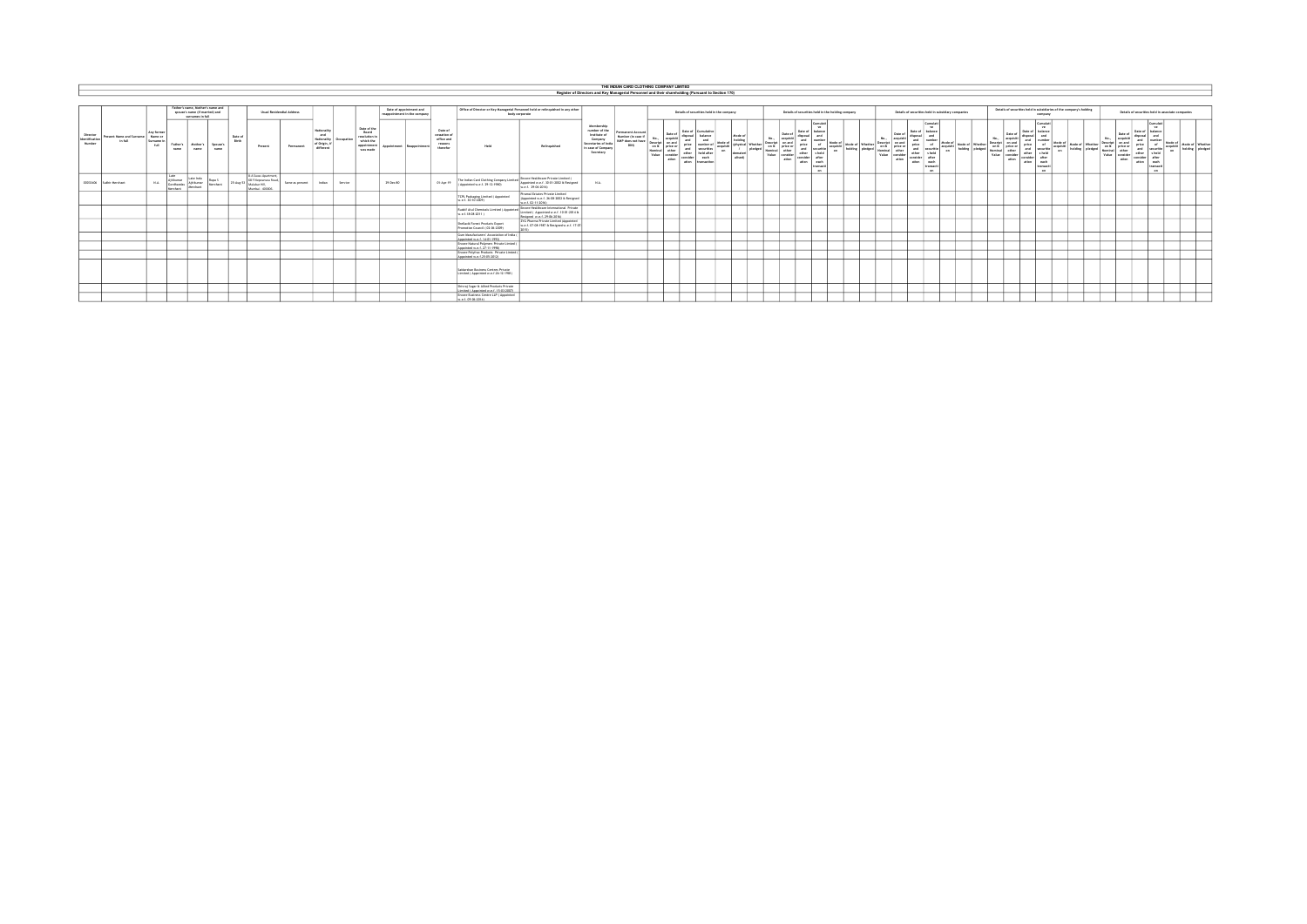|                                        |                                               |                                            |                                  |                                                    |                  |                         |                                                        |                                   |                                                            |                        |                                                                             |                                 |                         |                                                              |                                                                      |                                                                                                    |                                                                                                                   |                                                                    | THE INDIAN CARD CLOTHING COMPANY LIMITED                                                            |                                                                 |                           |                            |                                                    |                                                      |                                                                    |                                                   |                                                |                 |                                                          |                                                                                                |                                        |  |                                     |                                                                    |                                                                                                           |                        |              |
|----------------------------------------|-----------------------------------------------|--------------------------------------------|----------------------------------|----------------------------------------------------|------------------|-------------------------|--------------------------------------------------------|-----------------------------------|------------------------------------------------------------|------------------------|-----------------------------------------------------------------------------|---------------------------------|-------------------------|--------------------------------------------------------------|----------------------------------------------------------------------|----------------------------------------------------------------------------------------------------|-------------------------------------------------------------------------------------------------------------------|--------------------------------------------------------------------|-----------------------------------------------------------------------------------------------------|-----------------------------------------------------------------|---------------------------|----------------------------|----------------------------------------------------|------------------------------------------------------|--------------------------------------------------------------------|---------------------------------------------------|------------------------------------------------|-----------------|----------------------------------------------------------|------------------------------------------------------------------------------------------------|----------------------------------------|--|-------------------------------------|--------------------------------------------------------------------|-----------------------------------------------------------------------------------------------------------|------------------------|--------------|
|                                        |                                               |                                            |                                  |                                                    |                  |                         |                                                        |                                   |                                                            |                        |                                                                             |                                 |                         |                                                              |                                                                      |                                                                                                    |                                                                                                                   |                                                                    | Register of Directors and Key Managerial Personnel and their shareholding (Pursuant to Section 170) |                                                                 |                           |                            |                                                    |                                                      |                                                                    |                                                   |                                                |                 |                                                          |                                                                                                |                                        |  |                                     |                                                                    |                                                                                                           |                        |              |
|                                        |                                               |                                            |                                  |                                                    |                  |                         |                                                        |                                   |                                                            |                        |                                                                             |                                 |                         |                                                              |                                                                      |                                                                                                    |                                                                                                                   |                                                                    |                                                                                                     |                                                                 |                           |                            |                                                    |                                                      |                                                                    |                                                   |                                                |                 |                                                          |                                                                                                |                                        |  |                                     |                                                                    |                                                                                                           |                        |              |
|                                        |                                               |                                            | Father's name, Hother's name and | spouse's name (if married) and<br>surnames in full |                  |                         |                                                        | <b>Hough Basiclandial Address</b> |                                                            |                        |                                                                             | responsibilities in the company | Date of appointment and |                                                              |                                                                      | Office of Director or Key Managerial Personnel held or relinquished in any other<br>body corporate |                                                                                                                   |                                                                    |                                                                                                     | Details of securities held in the company                       |                           |                            | Details of securities held in the holding company. |                                                      |                                                                    | DataDa of securities held in subsidiary companies |                                                |                 |                                                          | Details of securities held in subsidiaries of the company's holding                            | company                                |  |                                     | Datails of securities hald in associate companie                   |                                                                                                           |                        |              |
| Director<br>  Identification<br>Number | Present Name and Surname   Name or<br>In full | Any former<br>Surname in<br><b>Address</b> | Father's<br>name                 | Mother's<br>name                                   | Spouse's<br>name | Date of<br><b>Birth</b> | Present                                                | Permanent                         | Nationali<br>and<br>Nationality<br>of Origin,<br>different |                        | Date of the<br>Board<br>resolution (<br>which the<br>appointmen<br>was made |                                 |                         | Date of<br>cessation of<br>office and<br>reasons<br>therefor | Held                                                                 | Relinquished                                                                                       | Membership<br>number of the<br>Institute of<br>Company<br>Secretaries of India<br>In case of Company<br>Secretary | Permanent Account<br>Number (in case)<br>KMD down net have<br>DINI | Data of<br>on ft<br>other<br><b>Makes</b><br>analder<br>stion<br>ation                              | Currulat<br>Date of balance<br>after<br><b>AMPS</b><br>transart | Mode o<br>demates<br>shed | neira or<br>Value<br>ation | Date of<br>price<br>securitie<br>ation<br>anch.    | .   Mode of   Whether<br><b>nisclass</b><br>halding. | <b>AC OUT</b><br>Departure<br>orice o<br>Monday<br>Value.<br>ation | Date of<br>orice<br>and<br>other<br>ation.        | a hall<br>and<br><b>Brannart</b><br><b>COL</b> | Mode of Whether | No<br><b>Descript</b><br>on b<br>Nominal<br><b>Value</b> | Date of<br>Date of<br>orice<br>price or<br>and<br>other<br>other<br>consider<br>ation<br>ation | securitie<br>each<br>PERMISS<br>$\sim$ |  | on & price or<br>Nominal I<br>Value | Date of<br>Data of<br>price<br>other<br>coralder<br>ation<br>ation | <b>Service</b><br>18<br>balanc<br>- of<br>securitie<br>s ha<br>after<br>each<br><b>Transari</b><br>$\sim$ | Lacquisit <sup>*</sup> | Mode of Whet |
| 06748608                               | Sangeeta S. Pandit                            | N.A.                                       | <b>Americans</b>                 | American<br><b>Detroit boar</b>                    | Danatin          |                         | <b><i>Maria Maria Laborer</i></b><br>R. Setalwad Road. | Same as present                   | Indian                                                     | Service &<br>Arademort |                                                                             | 12-Nov-14                       |                         |                                                              | Zee Learn Limited (Appointed w.e.f. 01-12                            | <b>Binani Industries Limited (Appointed)</b><br>w.e.f. 21-04-2016 & Resigned w.e.f. 05-17          | <b>NA</b>                                                                                                         | N.A.                                                               |                                                                                                     |                                                                 |                           |                            |                                                    |                                                      |                                                                    |                                                   |                                                |                 |                                                          |                                                                                                |                                        |  |                                     |                                                                    |                                                                                                           |                        |              |
|                                        |                                               |                                            |                                  |                                                    |                  |                         |                                                        |                                   |                                                            |                        |                                                                             |                                 |                         |                                                              | Essel France Business Loans Limited<br>(Appointed w.e.f. 29-03-2016) | <b>Binani Cements Limited (Appointed</b><br>w.e.f. 21-04-2016 & Resigned w.e.f. 07-1"              |                                                                                                                   |                                                                    |                                                                                                     |                                                                 |                           |                            |                                                    |                                                      |                                                                    |                                                   |                                                |                 |                                                          |                                                                                                |                                        |  |                                     |                                                                    |                                                                                                           |                        |              |
|                                        |                                               |                                            |                                  |                                                    |                  |                         |                                                        |                                   |                                                            |                        |                                                                             |                                 |                         |                                                              | Digital Ventures Private Limited<br>(Appointed w.e.f.25-03-2015)     |                                                                                                    |                                                                                                                   |                                                                    |                                                                                                     |                                                                 |                           |                            |                                                    |                                                      |                                                                    |                                                   |                                                |                 |                                                          |                                                                                                |                                        |  |                                     |                                                                    |                                                                                                           |                        |              |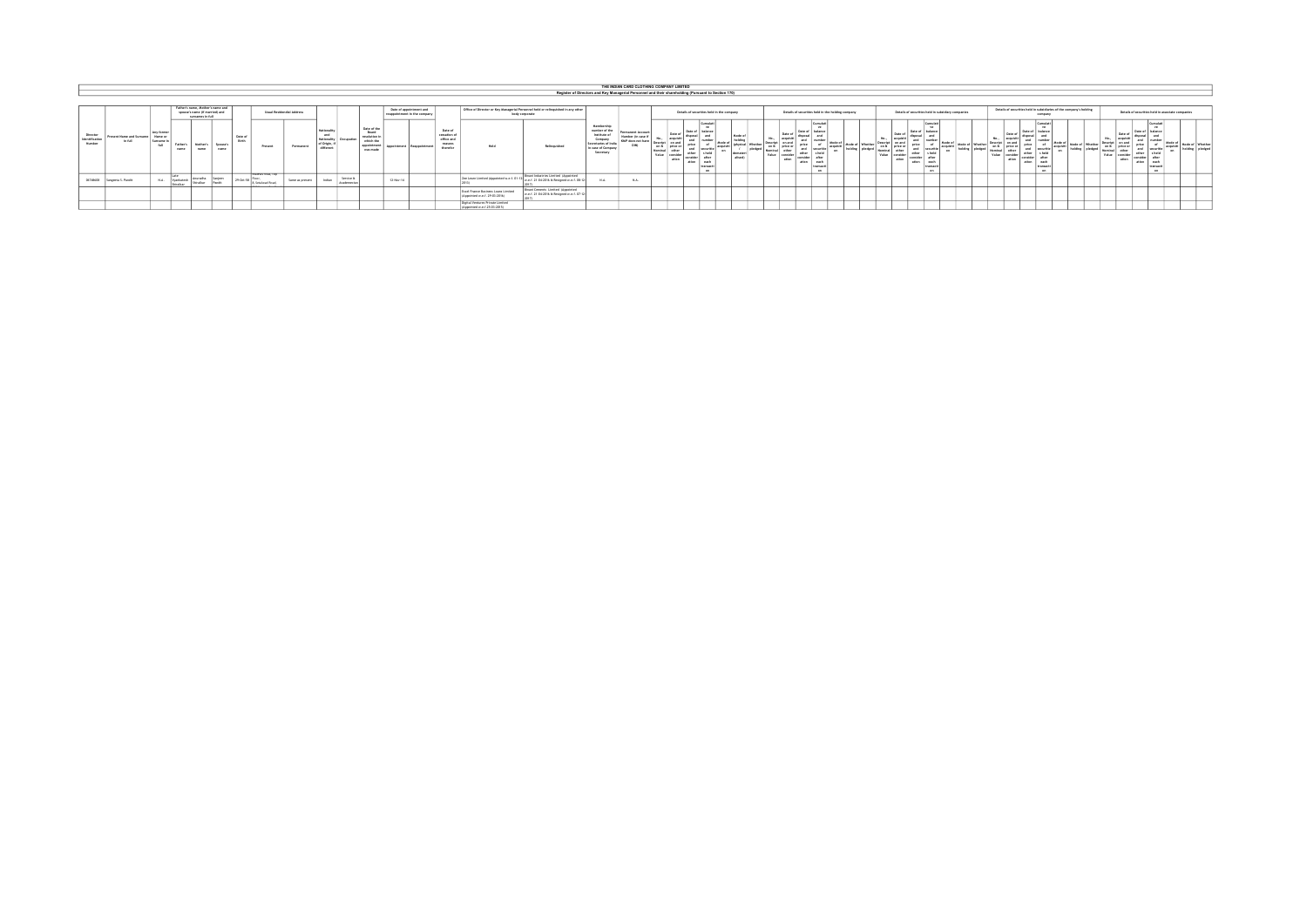|                                      |                                          |                    |                                     |        |      |                         |                                                                                                          |                           |                                                                 |            |                                                                            |                     |                         |                                                                        |                               |                                       |         |                                                                                                     |                                                              |                    | THE INDIAN CARD CLOTHING COMPANY LIMITED |                            |                                                           |                                                   |                |                          |                                                    |                               |                |       |                 |                                                                        |                                                                             |                |                                   |                                                   |            |                 |
|--------------------------------------|------------------------------------------|--------------------|-------------------------------------|--------|------|-------------------------|----------------------------------------------------------------------------------------------------------|---------------------------|-----------------------------------------------------------------|------------|----------------------------------------------------------------------------|---------------------|-------------------------|------------------------------------------------------------------------|-------------------------------|---------------------------------------|---------|-----------------------------------------------------------------------------------------------------|--------------------------------------------------------------|--------------------|------------------------------------------|----------------------------|-----------------------------------------------------------|---------------------------------------------------|----------------|--------------------------|----------------------------------------------------|-------------------------------|----------------|-------|-----------------|------------------------------------------------------------------------|-----------------------------------------------------------------------------|----------------|-----------------------------------|---------------------------------------------------|------------|-----------------|
|                                      |                                          |                    |                                     |        |      |                         |                                                                                                          |                           |                                                                 |            |                                                                            |                     |                         |                                                                        |                               |                                       |         | Register of Directors and Key Managerial Personnel and their shareholding (Pursuant to Section 170) |                                                              |                    |                                          |                            |                                                           |                                                   |                |                          |                                                    |                               |                |       |                 |                                                                        |                                                                             |                |                                   |                                                   |            |                 |
|                                      |                                          |                    | Father's name, Mother's name and    |        |      |                         |                                                                                                          | Usual Residendial Address |                                                                 |            |                                                                            |                     | Date of appointment and |                                                                        | Office of Director or Members |                                       |         |                                                                                                     | Details of securities held in the company                    |                    |                                          |                            |                                                           | Details of securities held in the holding company |                |                          | Details of securities held in subsidiary companies |                               |                |       |                 |                                                                        | Details of securities held in subsidiaries of the company's holding company |                |                                   | Details of securities held in associate companies |            |                 |
| Director<br>Identification<br>Number | Present<br>Name and<br>Surname i<br>full | Surname<br>in full | Father's name   Mother's   Spouse's | name l | name | Date of<br><b>Rirth</b> | Present                                                                                                  | Permanent                 | Nationality<br>and<br>Nationality of<br>Origin, if<br>different | Occupation | Date of the<br>Board<br>esolution i<br>which the<br>annointmer<br>was made |                     | Reappointment           | Date of<br>cessation<br>of office<br>and<br><b>FINASOE</b><br>therefor | Held<br>hed                   | of the<br>es a<br>case o<br>Secretary | Permane | Date of<br>tion                                                                                     | Cumula <sup>*</sup><br>halance<br>after<br>each<br>transacti | Mode of<br>alised) | Value                                    | Date of<br>price :<br>tion | Cumulat <sup>i</sup><br>balance<br>A<br>each<br>transacti |                                                   | Mode of Whethe | Date of<br>nrice<br>tion |                                                    | Cumulati<br>each<br>transacti | Mode of Whethe | Value | Date of<br>tion | Cumular <sup>1</sup><br>halance<br>A <sup>4</sup><br>each<br>transacti |                                                                             | Mode of Whethe | Date of<br>price<br>Value<br>tion | Cumulati<br>halance<br>each<br>transacti<br>on    | acquisitio | Mode of Whether |
|                                      |                                          | $\sim$             |                                     |        |      |                         |                                                                                                          |                           |                                                                 |            | 12                                                                         |                     |                         | 1.4                                                                    |                               | $\overline{16}$                       | 17      |                                                                                                     |                                                              |                    |                                          |                            |                                                           |                                                   |                |                          |                                                    |                               |                |       |                 |                                                                        |                                                                             |                |                                   |                                                   |            |                 |
| 08257246 VIJAYSINH                   | DARSHAN<br>RHATIA                        | N.A.               | VLIAYSINE<br>SUNDERDAS<br>RHATIA    |        |      | 08-Feb-69 Medak         | Plot No. 67B,<br><b>ANRICH</b><br>Industria<br>Estate.<br>Bollaram<br>District<br>Hyderabad<br>Telangana | Same as<br>present        | Indian                                                          | Consultant |                                                                            | 30-Oct-18 30-Oct-18 | <b>NA</b>               | <b>NA</b>                                                              |                               | N.A.                                  | N.A.    |                                                                                                     |                                                              |                    |                                          |                            |                                                           |                                                   |                |                          |                                                    |                               |                |       |                 |                                                                        |                                                                             |                |                                   |                                                   |            |                 |
|                                      |                                          |                    |                                     |        |      |                         |                                                                                                          |                           |                                                                 |            |                                                                            |                     |                         |                                                                        |                               |                                       |         |                                                                                                     |                                                              |                    |                                          |                            |                                                           |                                                   |                |                          |                                                    |                               |                |       |                 |                                                                        |                                                                             |                |                                   |                                                   |            |                 |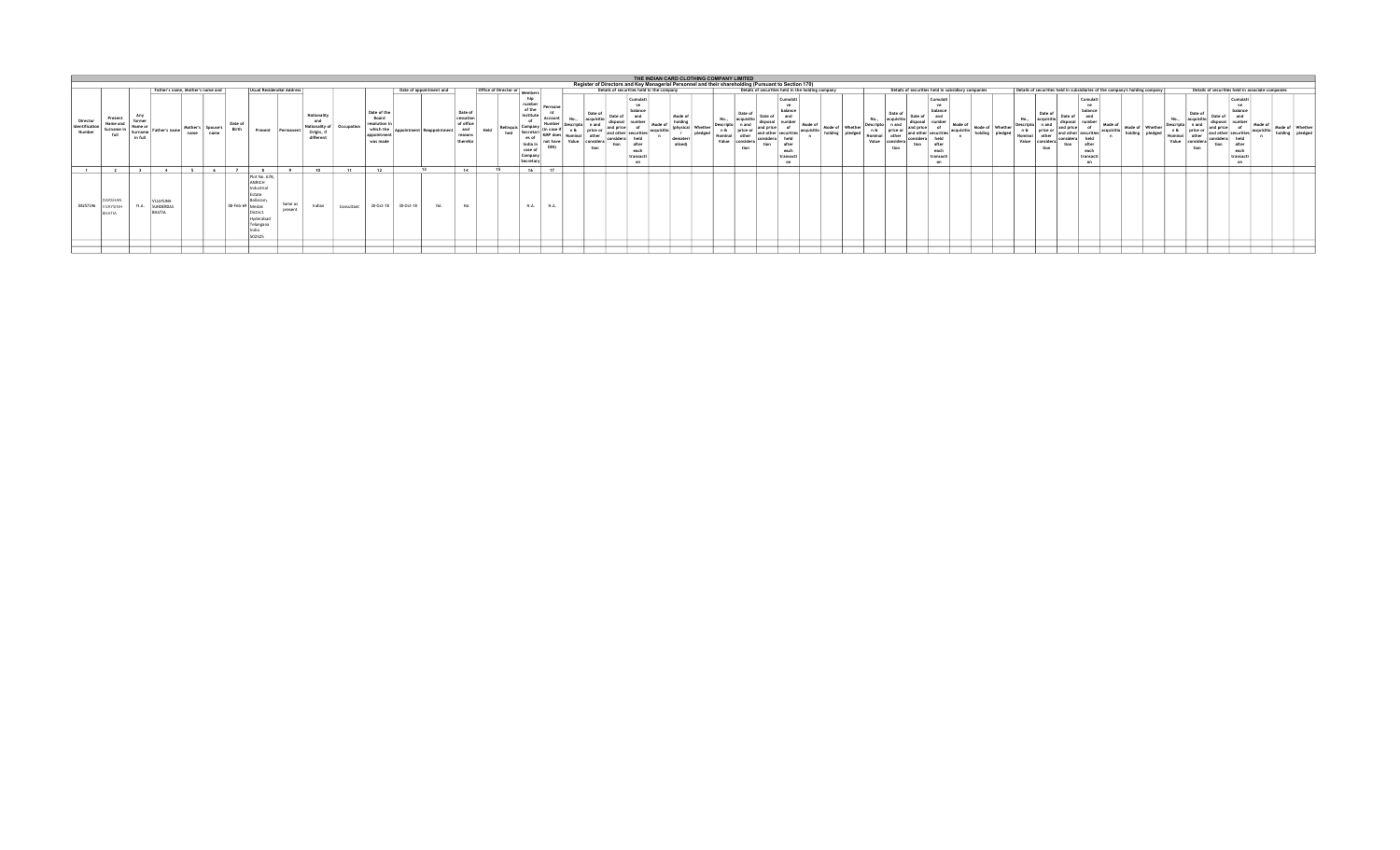THE INDIAN CARD CLOTHING COMPANY LIMITED<br>(Pursuant to Section 170)Register of Directors and Key Managerial Personnel and their shareholding (Pursuant to Section 170)

|                                      |                                              |                                                      |                                      | Father's name. Mother's name and |                           |                         | <b>Usual Residendial Address</b>                                                                         |                    |                                                                  |            |                                                                                                           |             | Date of appointment and |                                                           |      | Office of Director or Members |                                                                                                                            |                                   |                                      |               |                                                                                     | Details of securities held in the company |                                                     |                    |                         |                                                                                            | Details of securities held in the holding company                                     |        |                 |                    |                                              |                       |                                                                                                  | Details of securities held in subsidiary companies |                            |               |                                                  |                             | Details of securities held in subsidiaries of the company's holding                      |        |                            |                | Details of securities held in associate companies       |                                                                                    |                           |                                   |  |
|--------------------------------------|----------------------------------------------|------------------------------------------------------|--------------------------------------|----------------------------------|---------------------------|-------------------------|----------------------------------------------------------------------------------------------------------|--------------------|------------------------------------------------------------------|------------|-----------------------------------------------------------------------------------------------------------|-------------|-------------------------|-----------------------------------------------------------|------|-------------------------------|----------------------------------------------------------------------------------------------------------------------------|-----------------------------------|--------------------------------------|---------------|-------------------------------------------------------------------------------------|-------------------------------------------|-----------------------------------------------------|--------------------|-------------------------|--------------------------------------------------------------------------------------------|---------------------------------------------------------------------------------------|--------|-----------------|--------------------|----------------------------------------------|-----------------------|--------------------------------------------------------------------------------------------------|----------------------------------------------------|----------------------------|---------------|--------------------------------------------------|-----------------------------|------------------------------------------------------------------------------------------|--------|----------------------------|----------------|---------------------------------------------------------|------------------------------------------------------------------------------------|---------------------------|-----------------------------------|--|
| Director<br>Identification<br>Number | <b>Present Name</b><br>and Surname i<br>full | Atre<br>former<br>i I Name<br>- Nurname I<br>in full | Father's name                        | name                             | Mother's Spouse's<br>name | Date of<br><b>Birth</b> | Present                                                                                                  | Permane            | Nationality<br>and<br>I Nationality of<br>Origin, i<br>different | Occupation | Date of the<br>Board<br>resolution in<br>which the<br><b><i><u>visintme</u></i></b><br><b>Fluors made</b> | Appointment | Reappointm<br>ent       | Date of<br>cessation<br>office and<br>reasons<br>therefor | Held | Relingua<br>hed               | number<br>of the Permane<br>Institute<br>Account<br><b>Serretari</b><br><b>I have DINY</b><br>rase of<br>Compa<br>Secretar | lin case<br><b><i>UE KAAR</i></b> | Date of<br>neiro n<br>other<br>ation | other<br>atin | Cumulati<br>ve.<br>balance<br>securitis<br>beld<br>after<br>each<br>transacti<br>on | Mode<br>armicitis                         | Mode of<br>(physical Whether<br>demateri<br>alised) | l Døsrete<br>plede | n &<br>Nominal<br>Value | Date of<br>Date o<br>l price or<br>other<br>other<br>consider<br>conside<br>ation<br>ation | Cumulat<br><b>I</b> halance<br><b>SECURIT</b><br>s held<br>after<br>each<br>transarti | Mode o | Mode of Whether | Descripti<br>Value | Date of Date of<br>orice o<br>other<br>ation | and<br>other<br>ation | Cumulati<br><b>Vill</b><br>balance<br>securitis<br>s held<br>after<br>ead<br>transacti<br>$\sim$ | Mode of<br>holdin                                  | Mode of Whether<br>nledged | Nomi<br>Value | Date of<br>price or<br>other<br>nnsidar<br>ation | Date of<br>conside<br>ation | Cumulati<br><b>MA</b><br>balance<br>securit<br>s held<br>after<br>each<br>transart<br>on | Mode c | Mode of Whether<br>holding | omina<br>Value | Date of<br>Date o<br>other<br>consid-<br>ation<br>ation | Cumulat<br>ve<br>balance<br>securitie<br>s held<br>after<br>each<br>transact<br>on | Mode of<br><b>Armukin</b> | Mode of Whethe<br>holding pledges |  |
|                                      |                                              |                                                      |                                      |                                  |                           |                         |                                                                                                          |                    |                                                                  | $-44$      | $\rightarrow$                                                                                             |             |                         | $\overline{a}$                                            |      |                               |                                                                                                                            | $\overline{1}$                    |                                      |               |                                                                                     |                                           |                                                     |                    |                         |                                                                                            |                                                                                       |        |                 |                    |                                              |                       |                                                                                                  |                                                    |                            |               |                                                  |                             |                                                                                          |        |                            |                |                                                         |                                                                                    |                           |                                   |  |
| 00575970                             | SANJEEVKUMAR<br>WALCHAND<br>KARKAMKAI        | NA                                                   | WAI CHAND<br>GULABCHAND<br>KARKAMKAR |                                  |                           |                         | 403, Bldg, No. 7,<br>IRIS, Regency<br>Fetate<br>Dnyaneshwa<br>29-Jul-56 Nagar<br>Dombival<br>Maharashtra | Same as<br>nresent | Indian                                                           | Consultant | 26-Jul-18                                                                                                 | 29-Jul-18   | $_{\rm M}$              |                                                           |      |                               | N.A.<br>$\sim$ N.A. $\sim$                                                                                                 |                                   |                                      |               |                                                                                     |                                           |                                                     |                    |                         |                                                                                            |                                                                                       |        |                 |                    |                                              |                       |                                                                                                  |                                                    |                            |               |                                                  |                             |                                                                                          |        |                            |                |                                                         |                                                                                    |                           |                                   |  |
|                                      |                                              |                                                      |                                      |                                  |                           |                         |                                                                                                          |                    |                                                                  |            |                                                                                                           |             |                         |                                                           |      |                               |                                                                                                                            |                                   |                                      |               |                                                                                     |                                           |                                                     |                    |                         |                                                                                            |                                                                                       |        |                 |                    |                                              |                       |                                                                                                  |                                                    |                            |               |                                                  |                             |                                                                                          |        |                            |                |                                                         |                                                                                    |                           |                                   |  |
|                                      |                                              |                                                      |                                      |                                  |                           |                         |                                                                                                          |                    |                                                                  |            |                                                                                                           |             |                         |                                                           |      |                               |                                                                                                                            |                                   |                                      |               |                                                                                     |                                           |                                                     |                    |                         |                                                                                            |                                                                                       |        |                 |                    |                                              |                       |                                                                                                  |                                                    |                            |               |                                                  |                             |                                                                                          |        |                            |                |                                                         |                                                                                    |                           |                                   |  |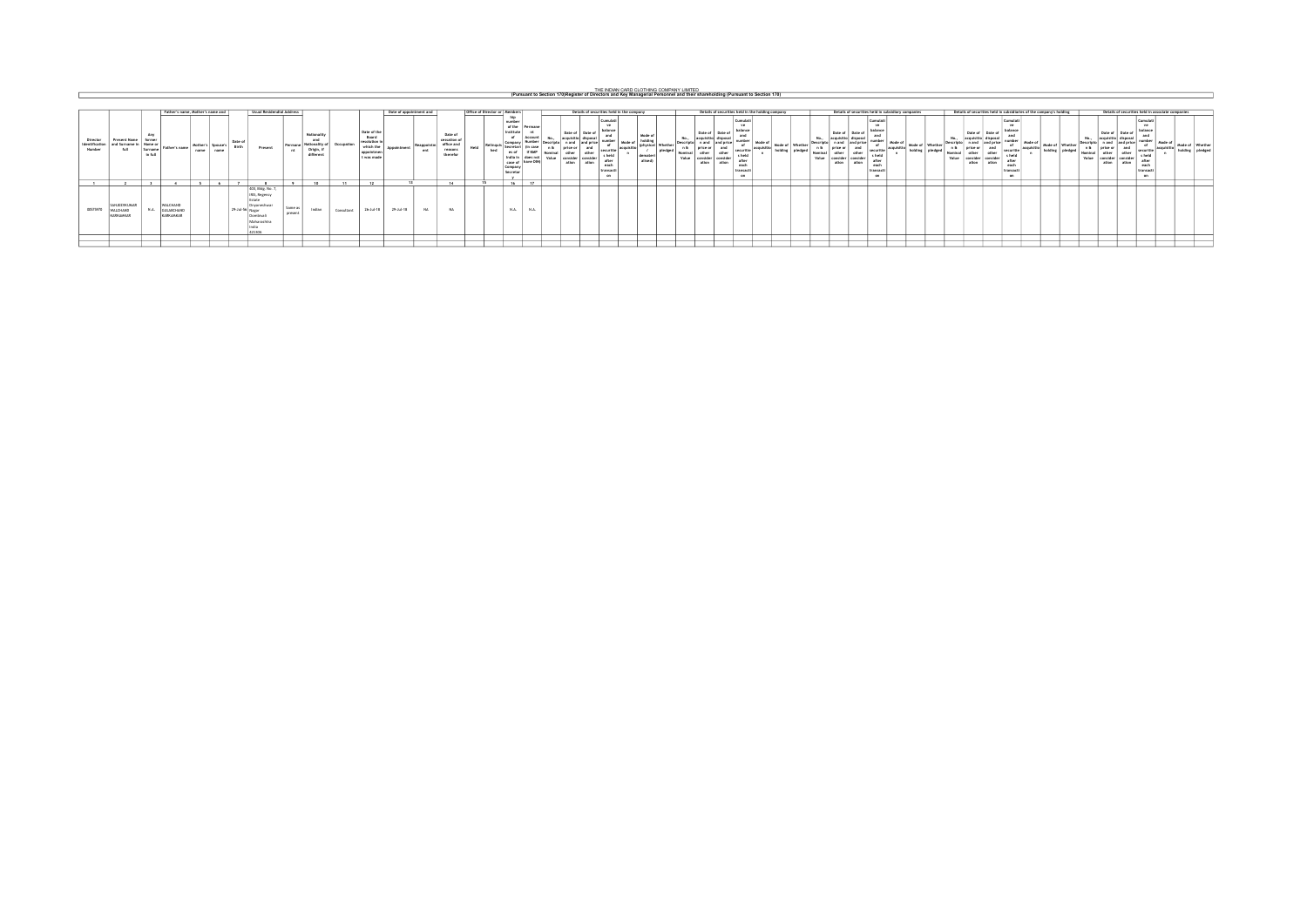|                                      |                                         |                                   |                                 |                                                                   |           |                                                                                                |                                        |                                                             |          |                                                                     |                    |                                                 |                                                             |                                      |                                                                                   |              |                          |             |                                                                                         | THE INDIAN CARD CLOTHING COMPANY LIMITED                                                            |         |                |                                                                                 |                                                                |    |                 |                                          |                                                                                 |                                               |            |                                    |              |                            |            |                                                                 |                                                                             |               |                         |                             |                                                                                                                                                                 |  |            |
|--------------------------------------|-----------------------------------------|-----------------------------------|---------------------------------|-------------------------------------------------------------------|-----------|------------------------------------------------------------------------------------------------|----------------------------------------|-------------------------------------------------------------|----------|---------------------------------------------------------------------|--------------------|-------------------------------------------------|-------------------------------------------------------------|--------------------------------------|-----------------------------------------------------------------------------------|--------------|--------------------------|-------------|-----------------------------------------------------------------------------------------|-----------------------------------------------------------------------------------------------------|---------|----------------|---------------------------------------------------------------------------------|----------------------------------------------------------------|----|-----------------|------------------------------------------|---------------------------------------------------------------------------------|-----------------------------------------------|------------|------------------------------------|--------------|----------------------------|------------|-----------------------------------------------------------------|-----------------------------------------------------------------------------|---------------|-------------------------|-----------------------------|-----------------------------------------------------------------------------------------------------------------------------------------------------------------|--|------------|
|                                      |                                         |                                   |                                 |                                                                   |           |                                                                                                |                                        |                                                             |          |                                                                     |                    |                                                 |                                                             |                                      |                                                                                   |              |                          |             |                                                                                         | Register of Directors and Key Managerial Personnel and their shareholding (Pursuant to Section 170) |         |                |                                                                                 |                                                                |    |                 |                                          |                                                                                 |                                               |            |                                    |              |                            |            |                                                                 |                                                                             |               |                         |                             |                                                                                                                                                                 |  |            |
| Director<br>Identification<br>Number | Present<br>Name an<br>Surname i<br>6.01 | Any former<br>Marrie -<br>Surname | Fathar's<br>name                | Father's name. Mother's name<br>Mother's Soouse's<br>name<br>name | Date of   | Present                                                                                        | Usual Residendial Address<br>Permanent | Nationality<br>and<br>Nationality<br>Origin, 1<br>different |          | Date of the<br><b>Board</b><br>which the<br>appointment<br>was made | fin sim finishment | Date of appointment and<br><b>Bearingstream</b> | Date of<br>cessation o<br>office and<br>reasons<br>therefor | Office of Director or<br>Held<br>hed | numbe<br>of the<br>Institute<br>es of<br>India i<br>case of<br>Compa<br>Secretary | Permanent    | Date of<br>Value<br>tion | <b>Fire</b> | Cumulati<br><b>Seattle</b><br>balance<br>after<br>each<br>transacti<br>com <sub>-</sub> | Details of securities held in the company<br>Mode of<br>Mode r<br>(bettla)                          | Whether | Value          | Details of securities held in the holding company<br>Date of<br>price or<br>tin | complar"<br><b>SOFT</b><br>balance<br>aft.<br>each<br>tramacti |    | Mode of Whather | n & price or<br>Nominal<br>Value<br>tion | Details of securities held in subsidiary companies<br>and price<br><b>Finny</b> | Cumula<br>balance<br>after<br>each<br>transac | accuration | Mode of Whether<br>holding pledged | n &<br>Value | Date of<br>price o<br>tion | <b>Hon</b> | Cumulat<br><b>State</b><br>balance<br>after<br>each<br>transact | Details of securities held in subsidiaries of the company's holding company | in of Whathar | n &<br>Nominal<br>Value | Date of<br>price or<br>tion | Details of securities held in associate companies<br>Cumulati<br>ve.<br>balance<br>nd orice<br>nd athar I securiti<br>tion.<br>after<br>each<br>transacti<br>on |  | of Whether |
|                                      |                                         |                                   |                                 |                                                                   |           |                                                                                                |                                        |                                                             | $\cdots$ | $\sim$                                                              |                    |                                                 |                                                             |                                      |                                                                                   | $\mathbf{r}$ |                          |             |                                                                                         |                                                                                                     |         |                |                                                                                 |                                                                |    |                 |                                          |                                                                                 |                                               |            |                                    |              |                            |            |                                                                 |                                                                             |               |                         |                             |                                                                                                                                                                 |  |            |
| N.A.                                 | Aleir Sidell<br>Mara                    |                                   | Siddhe<br><b>Bilas</b><br>Misra |                                                                   | 30-Aug-65 | 204. ECHELON PH 1<br><b>BANER PASHAN</b><br>LINK ROAD, NEAR<br>REGENT PLAZA.<br>PASHAN, PUNE - | Same as<br>present                     | Indian                                                      | Service  | 06-May-19                                                           | 07-May-19          |                                                 |                                                             |                                      |                                                                                   | ABEPMOSTRE   |                          |             |                                                                                         |                                                                                                     |         | N <sub>A</sub> | N.A.<br>NA                                                                      | N.A.                                                           | NA | N.A.            |                                          |                                                                                 |                                               |            |                                    |              |                            |            |                                                                 |                                                                             |               |                         |                             |                                                                                                                                                                 |  |            |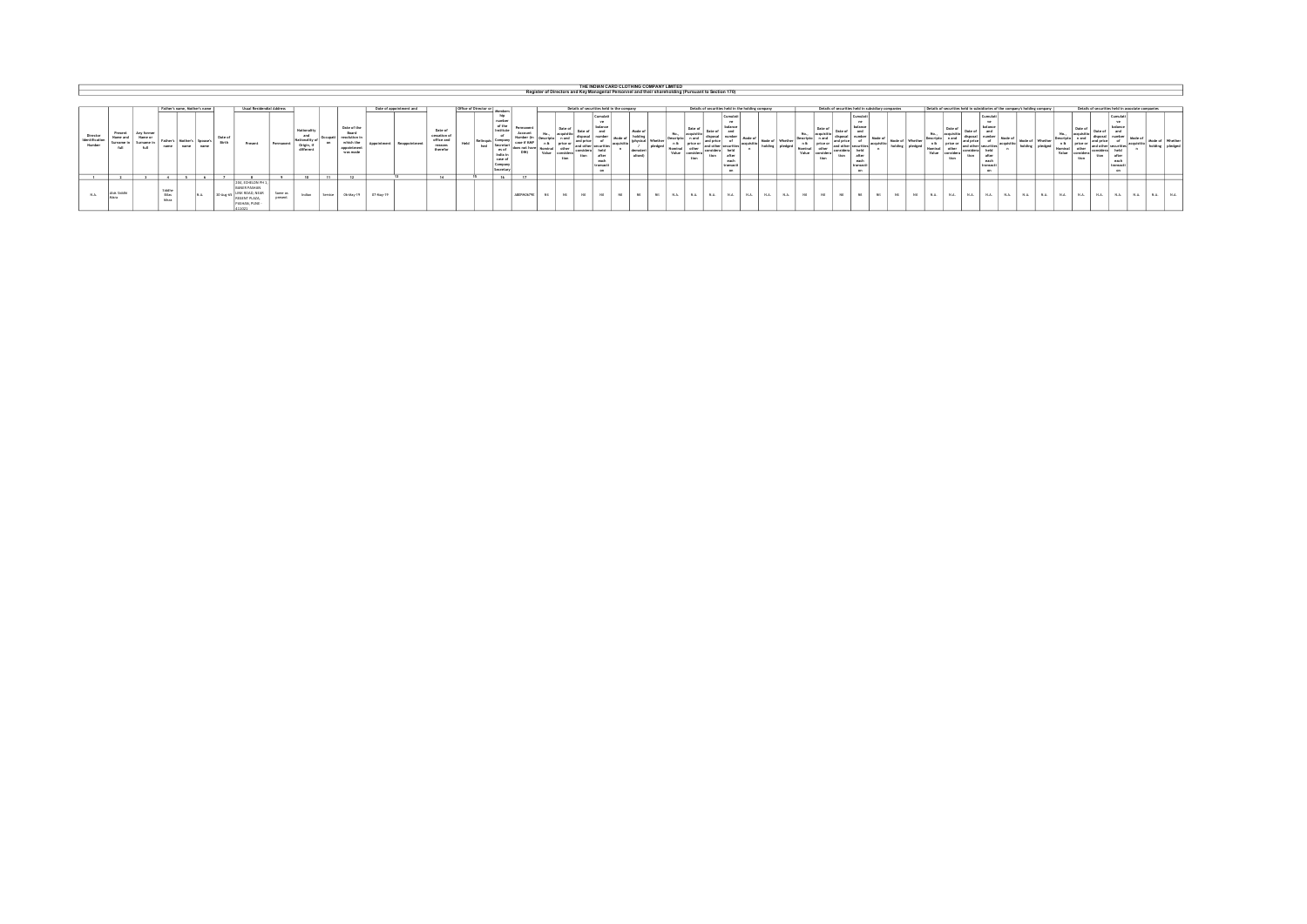|                                      |                                              |                                                               |                                                    |                                  |                         |                                                                                                            |                           |                                                           |                  |                                                                            |           |                                                         |                                                              |                                                                                  |                |                                                                                                                 |                                     | THE INDIAN CARD CLOTHING COMPANY LIMITED |               |                                                                                   |                                                                          |                 |                          |                 |                                                    |                                                           |                         |                    |                                             |                                                                                                |                                                    |            |                         |                              |                                    |                                                    |                                                                     |    |                                                                                 |                                      |                                                                                                |  |
|--------------------------------------|----------------------------------------------|---------------------------------------------------------------|----------------------------------------------------|----------------------------------|-------------------------|------------------------------------------------------------------------------------------------------------|---------------------------|-----------------------------------------------------------|------------------|----------------------------------------------------------------------------|-----------|---------------------------------------------------------|--------------------------------------------------------------|----------------------------------------------------------------------------------|----------------|-----------------------------------------------------------------------------------------------------------------|-------------------------------------|------------------------------------------|---------------|-----------------------------------------------------------------------------------|--------------------------------------------------------------------------|-----------------|--------------------------|-----------------|----------------------------------------------------|-----------------------------------------------------------|-------------------------|--------------------|---------------------------------------------|------------------------------------------------------------------------------------------------|----------------------------------------------------|------------|-------------------------|------------------------------|------------------------------------|----------------------------------------------------|---------------------------------------------------------------------|----|---------------------------------------------------------------------------------|--------------------------------------|------------------------------------------------------------------------------------------------|--|
|                                      |                                              |                                                               |                                                    |                                  |                         |                                                                                                            |                           |                                                           |                  |                                                                            |           |                                                         |                                                              |                                                                                  |                |                                                                                                                 |                                     | THE INDIAN CARD CLOTHING COMPANY LIMITED |               |                                                                                   |                                                                          |                 |                          |                 |                                                    |                                                           |                         |                    |                                             |                                                                                                |                                                    |            |                         |                              |                                    |                                                    |                                                                     |    |                                                                                 |                                      |                                                                                                |  |
|                                      |                                              |                                                               |                                                    |                                  |                         |                                                                                                            |                           |                                                           |                  |                                                                            |           |                                                         |                                                              |                                                                                  |                |                                                                                                                 |                                     |                                          |               |                                                                                   |                                                                          |                 |                          |                 |                                                    |                                                           |                         |                    |                                             |                                                                                                |                                                    |            |                         |                              |                                    |                                                    |                                                                     |    |                                                                                 |                                      |                                                                                                |  |
|                                      |                                              |                                                               | spouse's name (if married) and<br>surnames in full | Father's name. Hother's name and |                         |                                                                                                            | Usual Residendial Address |                                                           |                  |                                                                            |           | Date of appointment and<br>reappointment in the company |                                                              | Office of Director or Key Managerial Personnel held or relinquished in any other | body corporate |                                                                                                                 |                                     |                                          |               |                                                                                   | Details of securities held in the company                                |                 |                          |                 |                                                    | Details of securities held in the holding company         |                         |                    |                                             |                                                                                                | Details of securities held in subsidiary companies |            |                         |                              |                                    | company                                            | Details of securities held in subsidiaries of the company's holding |    |                                                                                 |                                      | Details of securities held in associate companies                                              |  |
| Director<br>identification<br>Number | Present Name and Surname   Name o<br>In full | Any former<br><b>Sumama</b><br>Father's<br><b>Add</b><br>name | <b>Mother</b><br>name                              | Spouse's<br>name                 | Date of<br><b>Block</b> | Present                                                                                                    | Permanent                 | National<br>and<br>Nationality<br>of Origin,<br>different | <b>Innunesia</b> | Date of the<br>Board<br>resolution<br>which the<br>appointment<br>was made |           |                                                         | Date of<br>cessation of<br>office and<br>reasons<br>therefor | Meld                                                                             | Relinquished   | Membership<br>number of the<br>Institute of<br>Company<br>Secretaries of Ind<br>In case of Company<br>Secretary | Permanent Account<br>Number (in cas | con the<br>Value                         | ation         | Date of Date of 1 mm<br>ndra.<br>other<br><b><i><u>Anderson</u></i></b><br>atting | <b>SIMMED</b><br>balance<br>$\sim$<br>site<br>anch.<br>transac<br>$\sim$ | Mode o<br>allon |                          | Date o<br>ation | <b>Date</b><br>price<br><b>CONTRACTOR</b><br>ation | Mode of<br><b>Securities</b><br>anch.<br><b>Francisco</b> | <b>Mode of Whether:</b> | Descript           | Date of<br>on and<br>on & erice or<br>ation | Currulet<br>grice<br>securitie<br>a hall<br><b>nithar</b><br>atten.<br>and.<br>transac<br>con. | Mode of<br><b>Node of Whether  </b>                |            | co.b<br>Value           | Date of<br>price or<br>ation | Data of<br>price<br>other<br>ation | <b>Barnetti</b><br>1 held<br><b>Lawh</b><br>$\sim$ | Mode of Whether                                                     |    | Date of<br>, on & strice or "<br>other<br>Sominal I<br>Value consider<br>ation. | I Date of<br>price<br>other<br>ation | Cumulat<br><b>halance</b><br>Mode o<br><b>Securitie</b><br>s held<br>after<br>each<br>transact |  |
| N.A.                                 | Amosh Barye                                  | NA.<br>Arun Barye                                             |                                                    |                                  | 25-Sep-7                | <b>FLAT NO. 13.</b><br>BUILDING A.<br>STERLING HOMES,<br>NEAR CHAITANYA<br>NAGARI, WARJE,<br>PUNE - 411058 | Same as present           | Indian                                                    | Senice           | 04-Apr-29                                                                  | 04-Apr-19 |                                                         |                                                              |                                                                                  |                | A33080                                                                                                          | AHPPSG6120                          |                                          | <b>NATION</b> | <b>MAR</b>                                                                        | <b>NATI</b>                                                              | <b>NATION</b>   | <b>NOW!</b><br><b>MA</b> | N.A.            | NA.                                                | N.A.<br><b>TERRIT E</b>                                   | N.A.                    | N.A.<br><b>AND</b> |                                             | <b>NO</b>                                                                                      | <b>NOTE</b><br><b>NATION</b>                       | <b>NOT</b> | N.A.<br>NH <sub>1</sub> | N.A.                         | N.A.                               | N.A.<br>N.A.                                       | N <sub>A</sub>                                                      | NA | <b>ME</b>                                                                       | <b>ME</b>                            |                                                                                                |  |